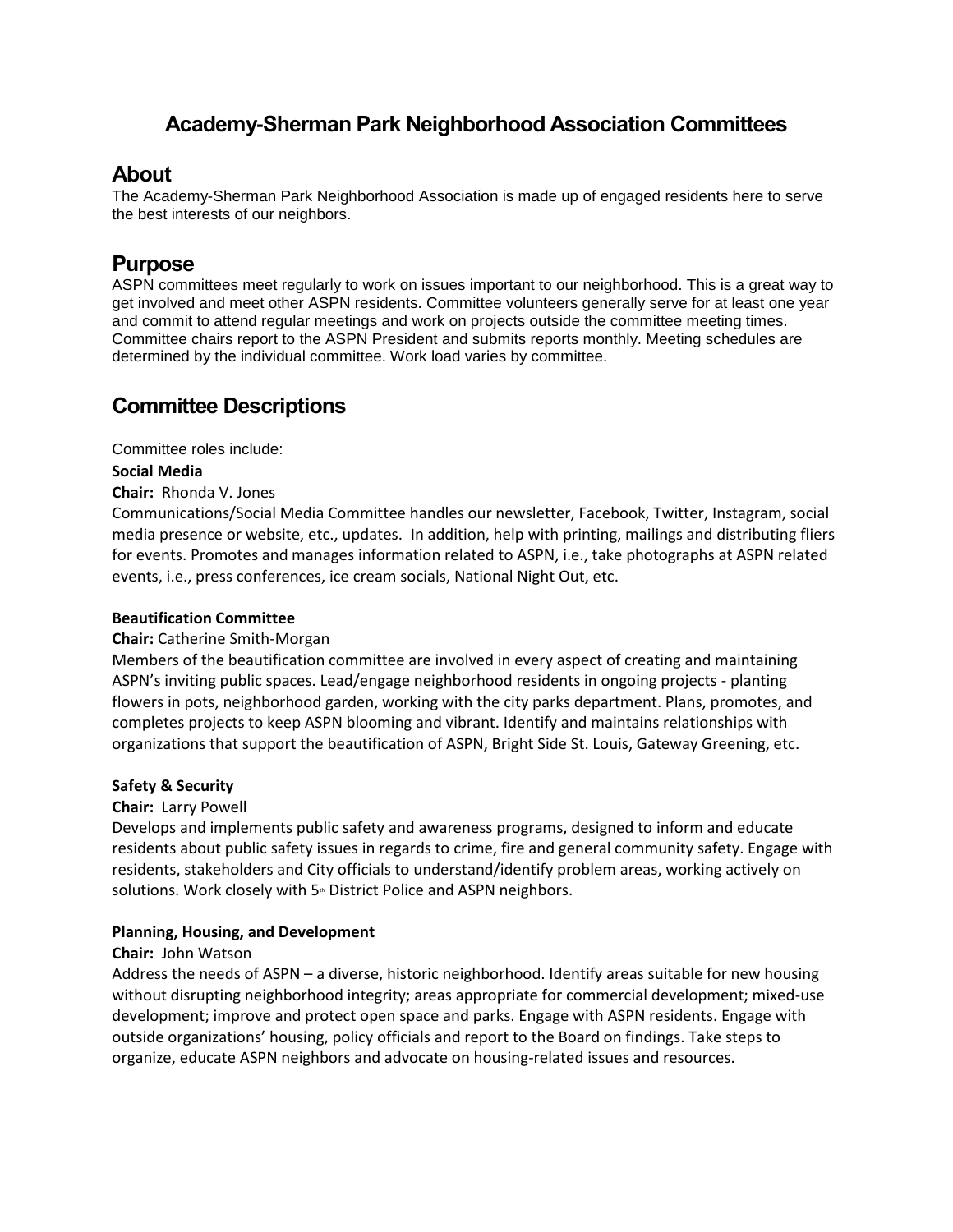## **Trash/Debris**

#### **Chair:** Dan Lovings

Work with board, members, and neighbors to identify dumping, trash and debris and causes in ASPN. Engage with ASPN neighbors, stakeholders, city officials, i.e., NSO, to escalate problems. Identify neighborhood sources and/or activities that generate trash/debris.

### **Grant Writing**

#### **Chair:** Dell Breland

Underwriting programs makes our ASPN a happier and healthier place to live and share visions for our neighborhood. Works with Board and Committee Leaders to identify goals and priorities, i.e., senior services, youth initiatives, beautification, safety security, etc. Seeks resources to fund ASPN plans and programs.

# **Committee Membership**

Membership of the committee should reflect the wide range of community stakeholders living and working in the Academy/Sherman Park neighborhood.

- 5-15 members
- At least 5 local residents from the Academy/Sherman Park neighborhood
- No more than 5 representatives who live outside of Academy/Sherman Park
- At least one business owner in Academy/Sherman Park
- At least one property owner in Academy/Sherman Park
- Individuals interested in the advancement of the district (this could include real estate professionals, bankers, non-profits, etc.)
- Half of initial appointees will begin on 1 year terms, half will begin on 2 year terms

## **Committee Member Expectations and Requirements**

- All applicants for the committee will be interviewed by ASPN leadership before membership is granted or denied.
- All members will be required to attend regularly scheduled meetings; they are allowed to miss no more than three before their good standing is revoked and membership is reviewed for termination.
- All committee members must acknowledge that they represent the ASPN, and should act responsibly and courteously at all meetings.
- All committee members must provide open and honest feedback that is in the best interest of the Academy-Sherman Park neighborhood and not themselves.
- All committee members must commit to serving either a 1 year or 2 year term.